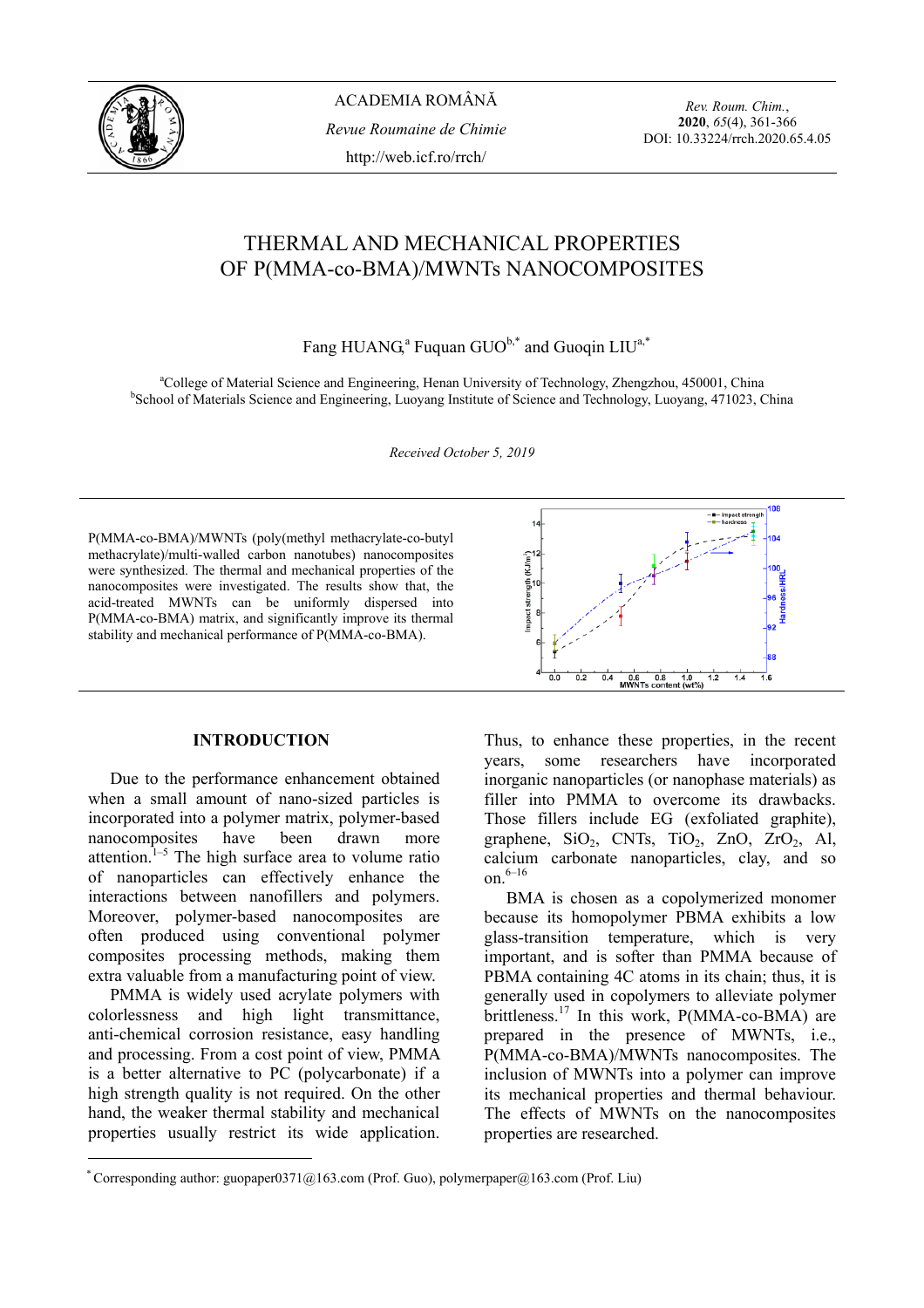### **RESULTS AND DISCUSSION**

FTIR (Fourier transform infrared) spectra are used to characterize the functional groups of pristine MWNTs, acid-treated MWNTs, P(MMA-co-BMA) and P(MMA-co-BMA)/1.5 wt% MWNTs nanocomposites, as shown in Figure 1. The hexagonal structure of the pristine MWNTs is in appearance of peak at 1532 cm-1, indicating existence of carbon double bonding  $(C=C)$ .<sup>18</sup> Decreasing of the C=C absorbance indicates oxidation of carbon, which leads to obvious emergence of peak at  $1723 \text{ cm}^{-1}$  as carbonyl (C=O) of carboxyl (COOH) group and demonstrates the carboxylation on acid-treated MWNTs surfaces.<sup>19, 20</sup> The treatment process of  $HNO<sub>3</sub>$  causes the improvement of purity as well as partial oxidization of carbon. The number of functional groups increases after  $HNO<sub>3</sub>$  oxidation.  $HNO<sub>3</sub>$  attacks the C=C in decreasing peak region at 1532 cm-1 and the hexagonal carbon at region 500-1000 cm-1. Reducing of the peak intensity shows the presence of large lumber of asymetrical hexagonal carbon. The sharp peak at  $1646 \text{ cm}^{-1}$  is the carbonyl of quinone type units along the side-walls of the nanotubes, which decreases after acid treatment. Those analyses show the COOH formation on the side-walls of the MWNTs. For P(MMA-co-BMA), due to the absence of OH group, there is no characteristic infrared absorption peak around  $3400 \text{ cm}^{-1}$ ; C=O and C-O stretching vibrations appear at  $1730$  and  $1153$  cm<sup>-1</sup>, respectively. After the combination of P(MMA-co-BMA) and MWNTs, in P(MMA-co-BMA)/1.5 wt% MWNTs FTIR spectra, it can be observed, there is a broad peak around  $3492 \text{ cm}^{-1}$  corresponding to OH vibration in comparison with P(MMA-co-BMA) and acid-treated MWNTs; meanwhile, C=O stretching vibration of P(MMA-co-BMA)/1.5 wt% MWNTs shifts to a longer wavenumber of 1752  $cm<sup>-1</sup>$ , which may result from the interactions between P(MMA-co-BMA) and MWNTs, namely forming hydrogen bonds.

The cryo-fractured surface morphology and MWNTs dispersion states in P(MMA-co-BMA) can be analyzed in SEM (Scanning electron microscopy). In fact, realizing the uniform dispersion of MWNTs is generally a difficult task as a result of their strong *van der Waals* forces leading to powerful tendency to gather and form aggregates. $^{21}$  After the ultrasonic and acid treatment, the dispersion of MWNTs is facilitated, as shown in Figure 2. Some MWNTs are pulled out with another end still insetting in polymer matrix similar to 'pinning effect'. The exposed ends of MWNTs, due to high conductivity, appear as randomly distributed bright spots in the electric field.<sup>22</sup> Those situations mean that there exists interaction forces between MWNTs and polymer matrix, which can promote the efficient transmission of the load between them and significantly enhance the dynamic mechanical properties of polymer.<sup>23</sup> By contrast, owing to MWNTs being pulled out from polymer matrix, they leave some holes on the fractured surface. No matter the bright ends or the holes are uniformly dispersed with few MWNTs aggregations. By  $HNO<sub>3</sub>$  treatment, the surface of MWNTs is attached some COOH or OH; they may be beneficial for increasing intermolecular forces or forming hydrogen bonds between the MWNTs and the polymer matrix, which improves the MWNTs dispersion, and decreases the severe MWNTs aggregation formation. Thus, in Figure 2, the even distribution of MWNTs can be clearly seen in P(MMA-co-BMA).

The cryo-fractured surface morphology and MWNTs dispersion states in P(MMA-co-BMA) can be analyzed in SEM (Scanning electron microscopy). In fact, realizing the uniform dispersion of MWNTs is generally a difficult task as a result of their strong *van der Waals* forces leading to powerful tendency to gather and form aggregates. $2^1$  After the ultrasonic and acid treatment, the dispersion of MWNTs is facilitated, as shown in Figure 2. Some MWNTs are pulled out with another end still insetting in polymer matrix similar to 'pinning effect'. The exposed ends of MWNTs, due to high conductivity, appear as randomly distributed bright spots in the electric field.<sup>22</sup> Those situations mean that there exists interaction forces between MWNTs and polymer matrix, which can promote the efficient transmission of the load between them and significantly enhance the dynamic mechanical properties of polymer.<sup>23</sup> By contrast, owing to MWNTs being pulled out from polymer matrix, they leave some holes on the fractured surface. No matter the bright ends or the holes are uniformly dispersed with few MWNTs aggregations. By HNO3 treatment, the surface of MWNTs is attached some COOH or OH; they may be beneficial for increasing intermolecular forces or forming hydrogen bonds between the MWNTs and the polymer matrix, which improves the MWNTs dispersion, and decreases the severe MWNTs aggregation formation. Thus, in Figure 2, the even distribution of MWNTs can be clearly seen in P(MMA-co-BMA).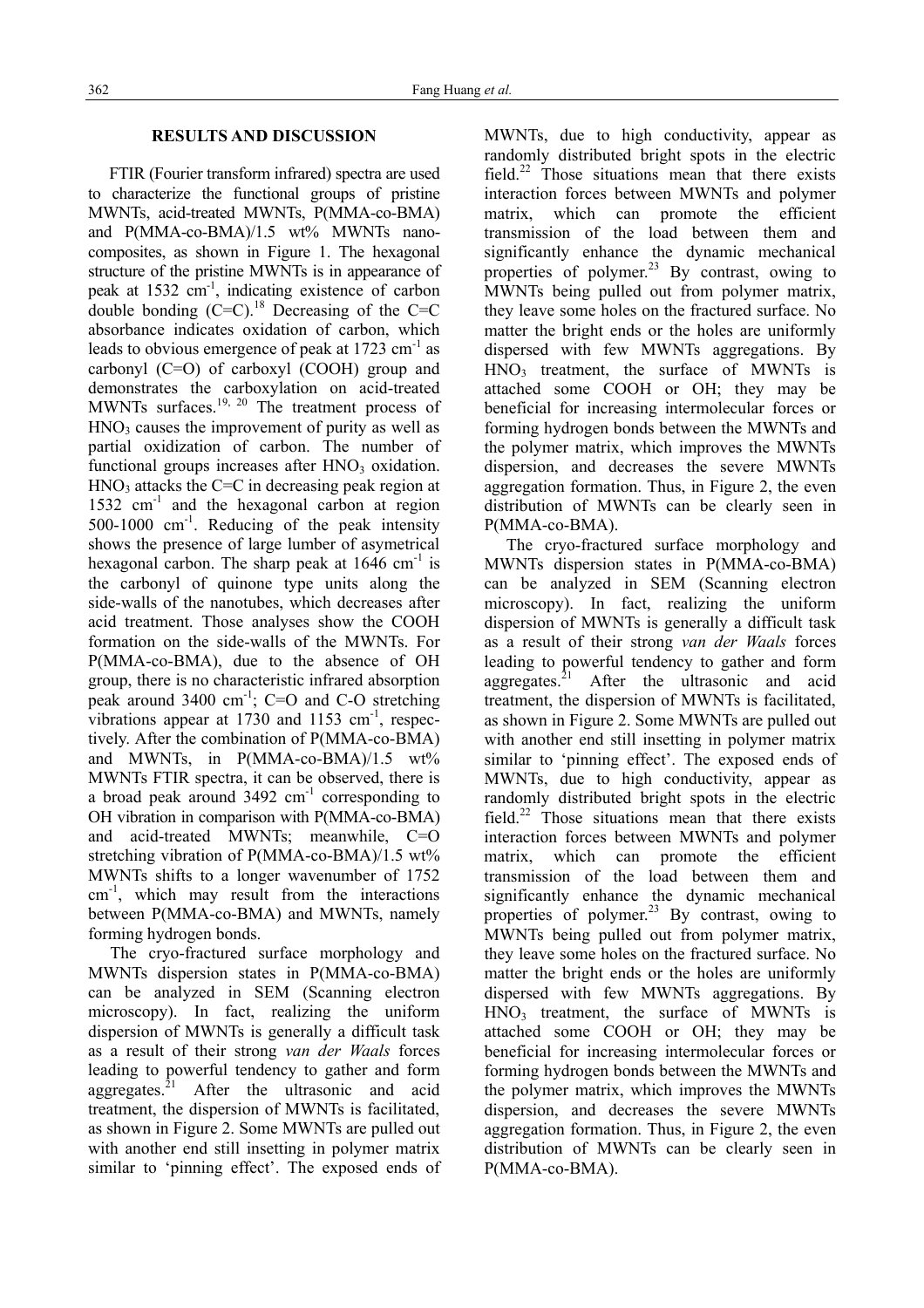

Fig. 1 – FTIR spectra of pristine MWNTs (a)), acid-treated MWNTs (b)), P(MMA-co-BMA)/1.5 wt% MWNTs (c)) and P(MMA-co-BMA) (d)).



Fig. 2 – SEM of P(MMA-co-BMA)/MWNTs nanocomposites. a) 0.5 wt% MWNTs; b)1.5 wt% MWNTs.

DMAs (Dynamic mechanical analyses) of P(MMA-co-BMA) and its nanocomposites with 0.5, 0.75, 1 and 1.5 wt% of MWNTs are in Figure 3. The stiffness of the visco-elastic materials can be expressed by the storage modulus (E´) and the energies stored are proportional to E'. At low temperatures, molecular motions are 'frozen', so that they can't resonate with oscillatory loads, and thus keep rigid. Polymer segments are restricted with no shape change. As the temperature rises, the macromolecular segments move more and more easily, and readily resonate with the load; although the macromolecules still remain firmly entangled each other, those slipping and disentanglement may partly happen. The increase in the nanocomposite' E´ is clearly the contribution of MWNTs that the presence of MWNTs makes less free space for macromolecular vibration. The well-dispersed MWNTs have an important influence on its surrounding polymeric matrix, play a role of physical crosslinking, limit the motion of macromolecular segments and basically alter polymeric thermal and mechanical properties. $24, 25$ 

In Figure 3 a), E' of P(MMA-co-BMA) is 0.419 GPa at 20 ˚C; for the nanocomposites with 0.5, 0.75, 1.0 and 1.5 wt% of MWNTs, the corresponding values of E' are 0.493, 0.546, 0.558 and 0.619 GPa, respectively; with respect to that of P(MMA-co-BMA), E' of the nanocomposites shows a certain increase, a rise of at least 21.4 %. At 90 ˚C, those are 0.132, 0.249, 0.281, 0.318 and 0.358 GPa; E' of the nanocomposites is higher at least more than 1.7-fold with respect to P(MMA-co-BMA). When MWNTs are incorporated into polymers, it seems that MWNTs play a critical role in the effective immobilization of polymer chains motion. So, P(MMA-co-BMA)/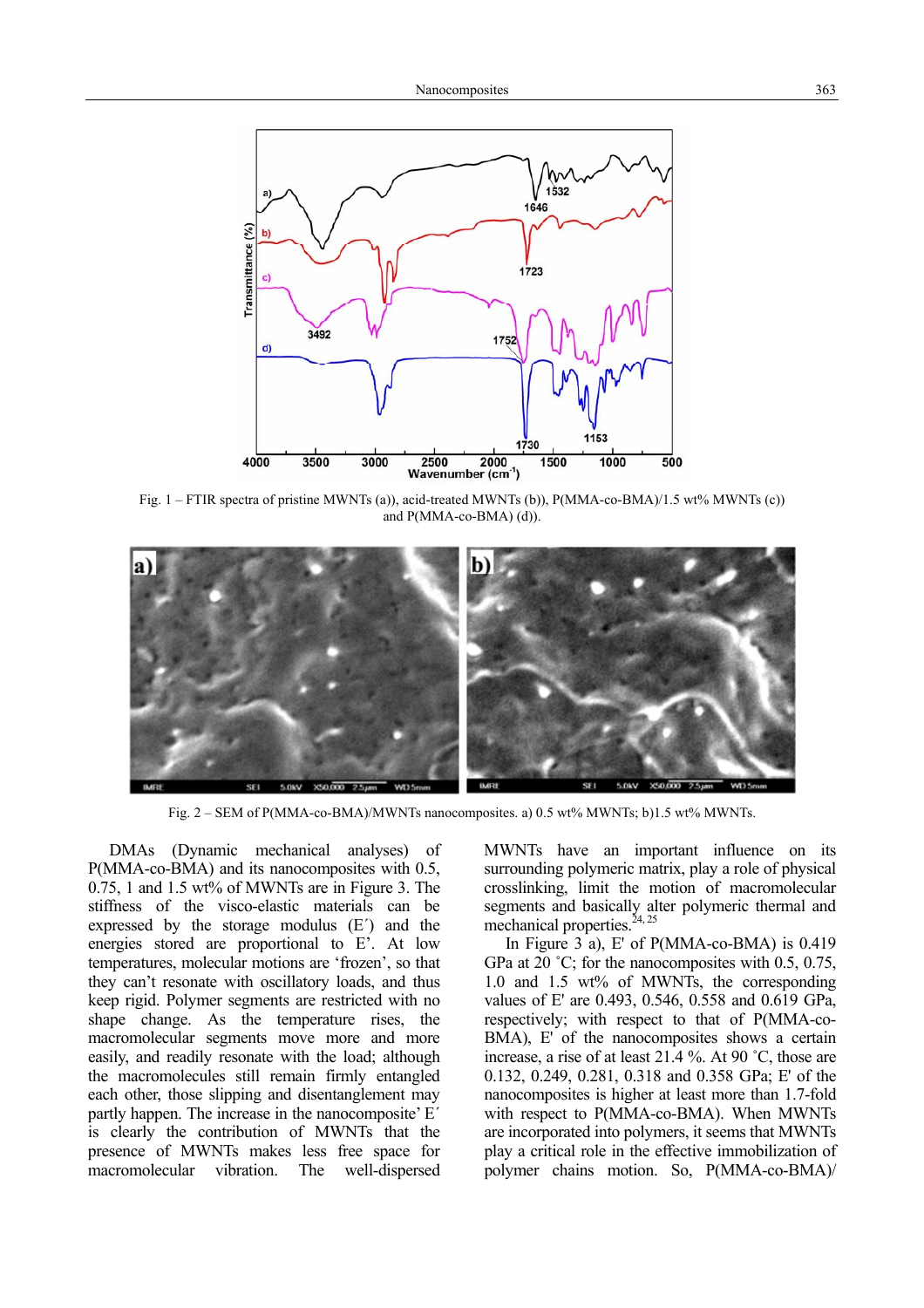MWNTs nanocomposites have higher E' values and it is no doubt, with MWNTs content increasing, the initial E' of the nanocomposites also raises.

 $T<sub>g</sub>$  (glass transition temperature) can obtain from the loss factor (Tan*δ*) in DMA and is taken from the temperatrue corresponding to the maximum Tan*δ*. Figure 3 b) shows  $\text{Tan}\delta$  as a function of temperature. Due to their smaller size, larger surface areas and attached -COOH groups, MWNTs can intensively adsorb macromolecules and restrict their movements. Thus, with MWNTs content increasing,  $T_g$  of P(MMA-co-BMA)/MWNTs nanocomposites increases. Taking  $T<sub>e</sub>$  of P(MMA-co-BMA) as a contrast, addition of MWNTs increases the  $T_g$  of the nanocomposites by at least 10 °C. The increase in  $T_{\varphi}$ means that MWNTs well disperse in P(MMA-co-BMA), and the bigger interfacial areas of MWNTs alter polymer chain mobility throughout the nanocomposites. The interactions between polymer matrix and MWNTs reduce the polymer chain mobility and make an increase in  $T<sub>g</sub>$  and modulus.

DSC (Differential scanning calorimetry) is applied to research the glass transition of polymers. The thermograms of P(MMA-co-BMA) and its nanocomposites are shown in Figure 4 a). The  $T_{\varphi}$ of P(MMA-co-BMA) is found at *ca.* 104 ˚C, those of the nanocomposites are 107, 110, 112 and 115 <sup>°</sup>C. The higher  $T_g$  of the nanocomposites is resulted from the homogeneous dispersion of rigid MWNTs. MWNTs can limit the movement of polymer chains segments and raise  $T_g$  of the nanocomposites. Although  $T_g$  tested by DSC differs from that of DMA, their results display similar trends.

TGA (Thermogravimetric analysis) evaluates the thermal stabilities of MWNTs, P(MMA-co-BMA) and their nanocomposites. Figure 4 b) shows that  $T_d$  (5% weight loss temperature) of P(MMA-co-BMA) is at least *ca.* 28 C˚ lower than that of the nanocomposites. MWNTs can hinder the thermal degradation of the nanocomposites. The uniformly dispersed MWNTs guard against the release of thermally decomposed small gaseous molecules and increase  $T_d$  of the nanocomposites. On the other hand, at the same temperature, the more the MWNTs contents, the more the residual weight of the nanocomposites. At 386 ˚C, the nanocomposites weight loss is at least 36% and at most 79%; however, for P(MMA-co- BMA), it is around 86%. These phenomena prove that MWNTs effectively increase the heat resistance of P (MMA-co-BMA).

Tensile tests are performed on P(MMA-co-BMA) and its nanocomposites. Figure 5 a) is the stress-strain (σ-ε) curves for P(MMA-co-BMA) and its nanocomposites with various MWNTs contents. P(MMA-co-BMA) shows few elastic behavior. Prior to tensile fracture, it deforms just a little and its strain-to-break  $(\epsilon_B)$  is only 4.72 %. The lower  $\varepsilon_B$  is resulted from P(MMA-co-BMA) cross-linking networks structure. The MWNTs can cause distinct changes in its stress-strain curves. Initially, the yield point raises to about  $\varepsilon_B = 6.12\%$ for P(MMA-co-BMA)/0.5 wt% MWNTs nanocomposites. With the further increase of MWNTs content, the  $\varepsilon_B$  of P(MMA-co-BMA)/1.5 wt% MWNTs nanocomposites is 11.2 %. Generally speaking, most polymer-based nanocomposites exhibit brittleness when added even a small content of CNTs. But, in this study, the  $\varepsilon_{\rm B}$  of P(MMA-co-BMA)/MWNTs nanocomposites increases, meaning that the toughness of nanocomposites is enhanced, which may be because, with increasing the MWNTs loading, the PEG quantity incorporated into the nanocomposite also increases and the increasing amount of PEG will endow the nanocomposites with more flexibility.



Fig. 3 – Dynamic mechanical results for P(MMA-co-BMA) and its nanocomposites. a) E' and b) Tan*δ*.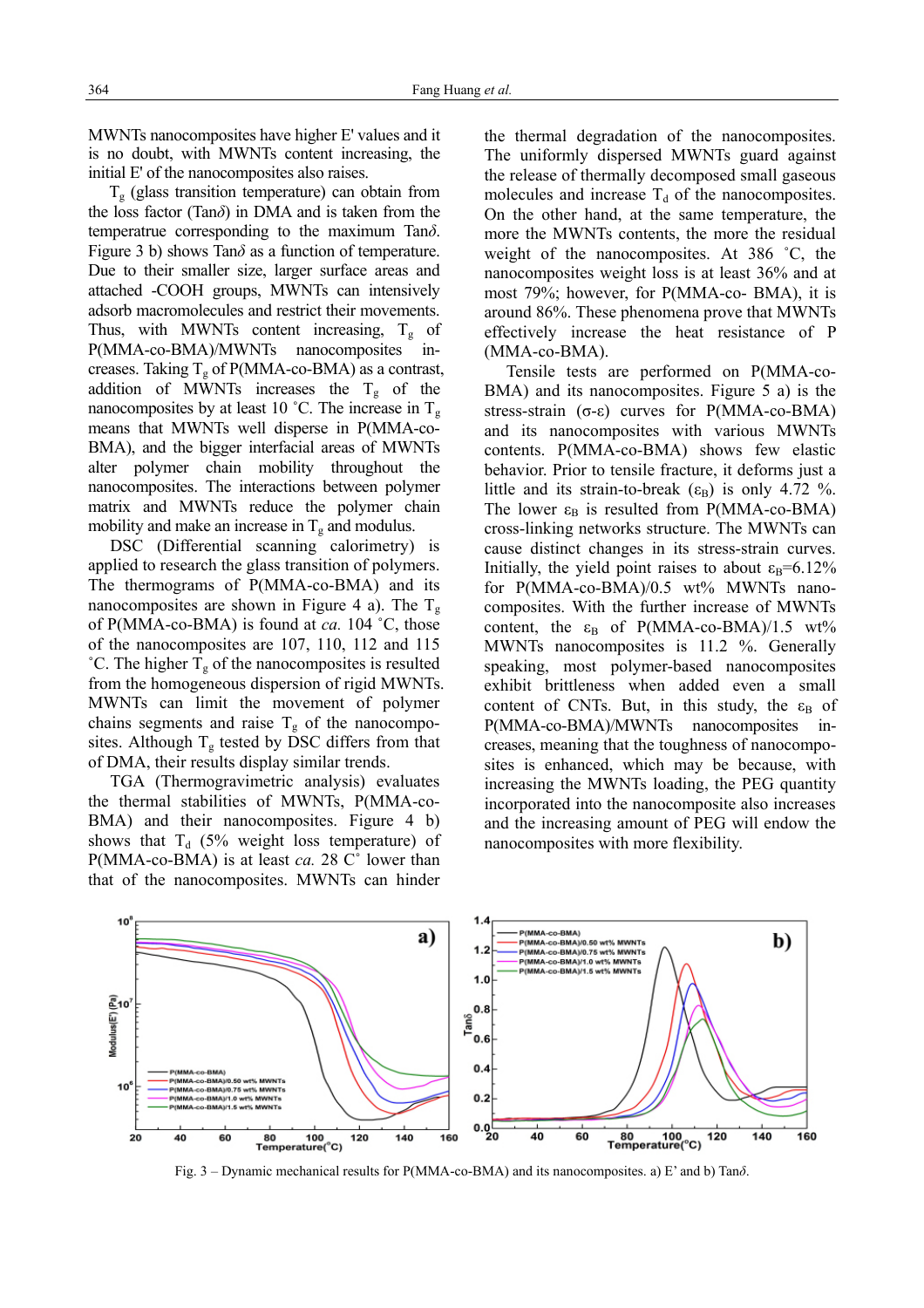

Fig. 4 – DSC (a)) and TGA (b)) of P(MMA-co-BMA) and its nanocomposites.



Fig. 5 – Stress–strain curves (a), Hardness and Izod impact strength, (b) of P(MMA-co-BMA) and its nanocomposites.

Figure 5 b) shows the microhardness and Izod impact strength of P(MMA-co-BMA) and its nanocomposites. The hardness of nanocomposite at 0.5 wt% MWNTs increases from 90 HRL for P(MMA-co-BMA) to 98 HRL. The hardness of nanocomposite at 1.5 wt% MWNTs increases to 105 HRL. More importantly, even low MWNTs contents, the hardness still apparently increases, as shown in Figure 5 b), indicating a uniform dispersion of MWNTs in P(MMA-co-BMA). The increase in microhardness may be attributed to higher microhardness of MWNTs compared with P(MMA-co-BMA). Izod impact strength of P(MMA-co-BMA) and its nanocomposites also dispalys in Figurea 5 b). Obviously, the impact strength of the nanocomposites increases with increasing of MWNTs contents. In comparsion with P(MMA-co-BMA), the impact strength of the nanocomposites has increased by at least 44%, which can be attributed to a uniform dispersion of MWNTs. The rigid MWNTs act as physical cross-linkers, thus improve the impact strength of the nanocomposites. Because the physical crosslinking is reversible, its impact strength also simultaneously increases as the stiffness of the nanocomposite increases.

#### **EXPERIMENTAL**

MWNTs are bought from Shenzhen Nanotech Port, with a purity of above 96%, average length of microns, and surface area of  $4.26 \text{ m}^2 \text{·g}^1$ . MMA, BMA, and AIBN  $(2, 1)$ 2'-azobis(isobutyronitrile)) are purchased from Chengdu Reagent Factory (China). In order to remove the polymerization inhibitors, MMA and BMA are purified seperately by decompressing distillation. AIBN is refined by recrystallization in ethanol solution. MBAA (N,N'-methylenebis(acrylamide), Aldrich) and PEG (poly(ethylene glycol), Aldrich,  $M_w = 10000$  are used without further treatment and chosen as a cross-linker, a dispersant and a plasticizer, separately.

MWNTs are immersed in 3 mol·l<sup>-1</sup> HNO<sub>3</sub> and refluxed for 6 hr. Then, MWNTs are rinsed in distilled water till the pH of the flushing fluid is close to 7, and filtered. At last, the acid-treated MWNTs dry in a vacuum oven. BMA (6 wt% of the total weight of the monomers (TWM)) and MMA (94 wt% of TWM), PEG (the weight ratio of MWNTs and PEG being 1:1), AIBN (0.1 wt% of TWM ), MBAA (3 wt% of TWM) and the acid-treated MWNTs (the addition amount of MWNTs is 0.5, 0.75, 1.0, and 1.5 wt% of TWM, respectively), are uniformly mixed and ultrasonicated for 0.5 hr. Subsequently,  $N_2$  is fed into the mixture to remove  $O_2$ . The mixture is quickly heated to 60 °C with uniform stirring for 10 min, and then cools to 55 °C, and proceeds to polymerizing for 24 hr. The obtained P(MMA-co-BMA)/MWNTs nanocomposites are dried under vacuum at 70 °C for 24 hr.

FTIR (Nicolet 200SXV) and SEM (JSM-6700F) are applied for the characterization of MWNTs and the